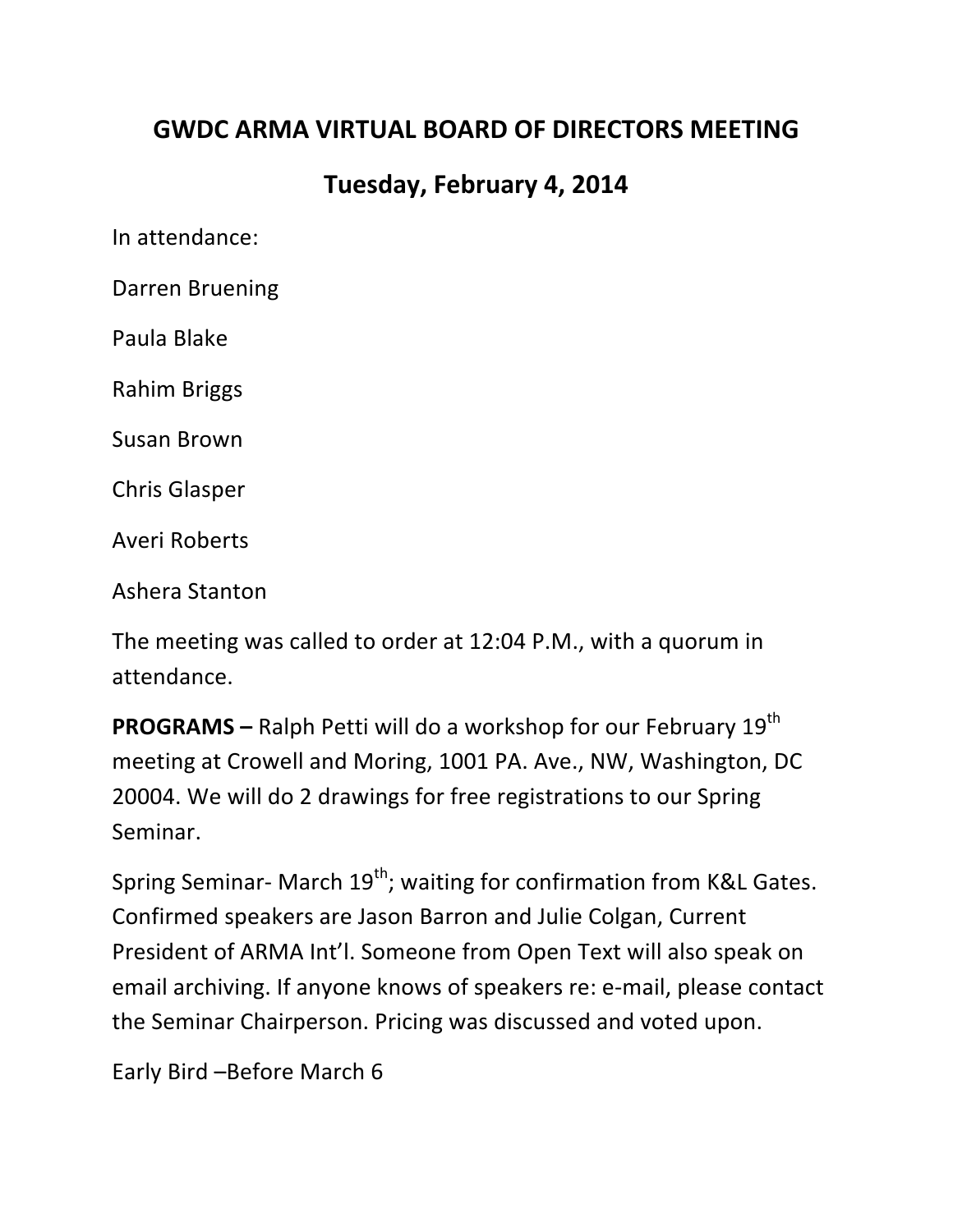$$125 - full day$  $$75 - half day$ \$50- students After March 6 – online or walk-in \$150 -full day \$100- half day \$60 –students

It's important that BOD members attend to show support and leadership. We also need to encourage others to attend.

Brian McCauley's power point slides will be sent to January meeting attendees, and will be posted on our website.

ARMA Road Show – May 8 "Becoming a Certified Information Professional" We will have 3 complimentary registrations, which we may use as door prizes. Once we get more information from ARMA, we will start promoting this event.

## **WEBSITE**

A page has been added for Doug Smith with a link to aTwitter account.

Sponsorship has been increased to \$250. Our Career Opportunity page has been updated. The hyperlink will include title/federal/private, etc. and date posted. The Spring Seminar will have a registration page. If you want to revise your BOD bio or photos, please send changes to the